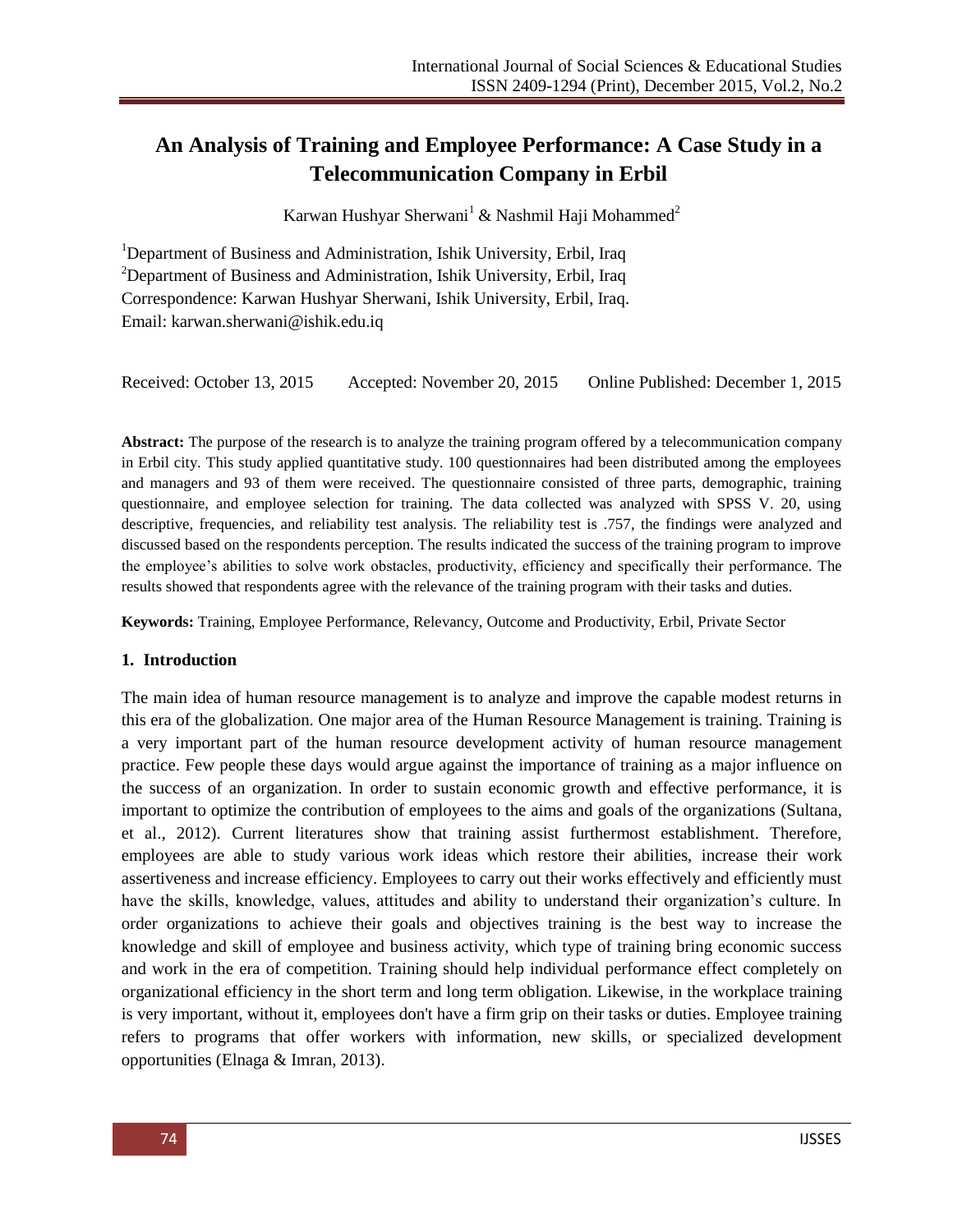Additionally the prime job of training is to improve employees' ability, so that they can handle present and forthcoming obligations and accountabilities. Each style, applicability and excellence needs to be supported consequently in order for the workers to raise the job inspirational belongings (Amin et al., 2013). A training stage is a basic human major that would develop employees output through emphases on increasing total worker capabilities to overawe their daily work difficulties, and that can direct to the difficult structural increase and growth in the prospect (Amin, et al., 2013). Business environment is changing over the time; organizations always seek for ways to stay at the top level of competitive. This becomes attempt to develop individual employees' skills, knowledge, and ability in order to grow individual and organizational performance. As such the choice to develop individual employee is as an effect of the introducing of new technology and growing nature of economic actions which has decreased the influence of conservative way of working business actions in such a greatly competitive environment (Kiweean & Asiimwe, 2014). It has been experiential that from last decade telecommunication sector has been increasing in Kurdistan parallel with the boost of globalization and trade many company appeared in this sector.

# **2. Research Questions**

- **1.** How many employees are going through training program?
- **2.** Does the training program offered by the company affect the employee skills?
- **3.** To what extend did the training program increase the employee performance?
- **4.** How relevant was the training to the employee's work?
- **5.** How does the training program help the employees at the company enhance their work output?

# **3. Signification of the Study**

This study considers the most important part of human resource management which is training, and the active usage of human capital on training and development, also the factors which affect the training process and consist of the part of training, quality of trainer and learners also preferences of learning styles. There are the significant differences currently in relations of the importance of the worker. Workers are very necessary and exclusive resources to all organizations. Training methods should be directly evaluated in order to measure its effectiveness and efficiency that will also create opportunity for workers to get other information to improve the knowledge, and abilities they need.

# **4. Literature Review**

# **4.1. Training**

As one of major activities of human resource management, training has for long been recognized to improve and develop employee performance (Sultana, et al, 2012). Nassazi (2013) defines training as planned and orderly behavior through knowledge events, activities and programs that lead to the achievement of the participants, knowledge, skills and competencies and capacity levels to do their job effectively. Training increase workers' productivity also improves the services of the worker and brings optimistic change in the organization.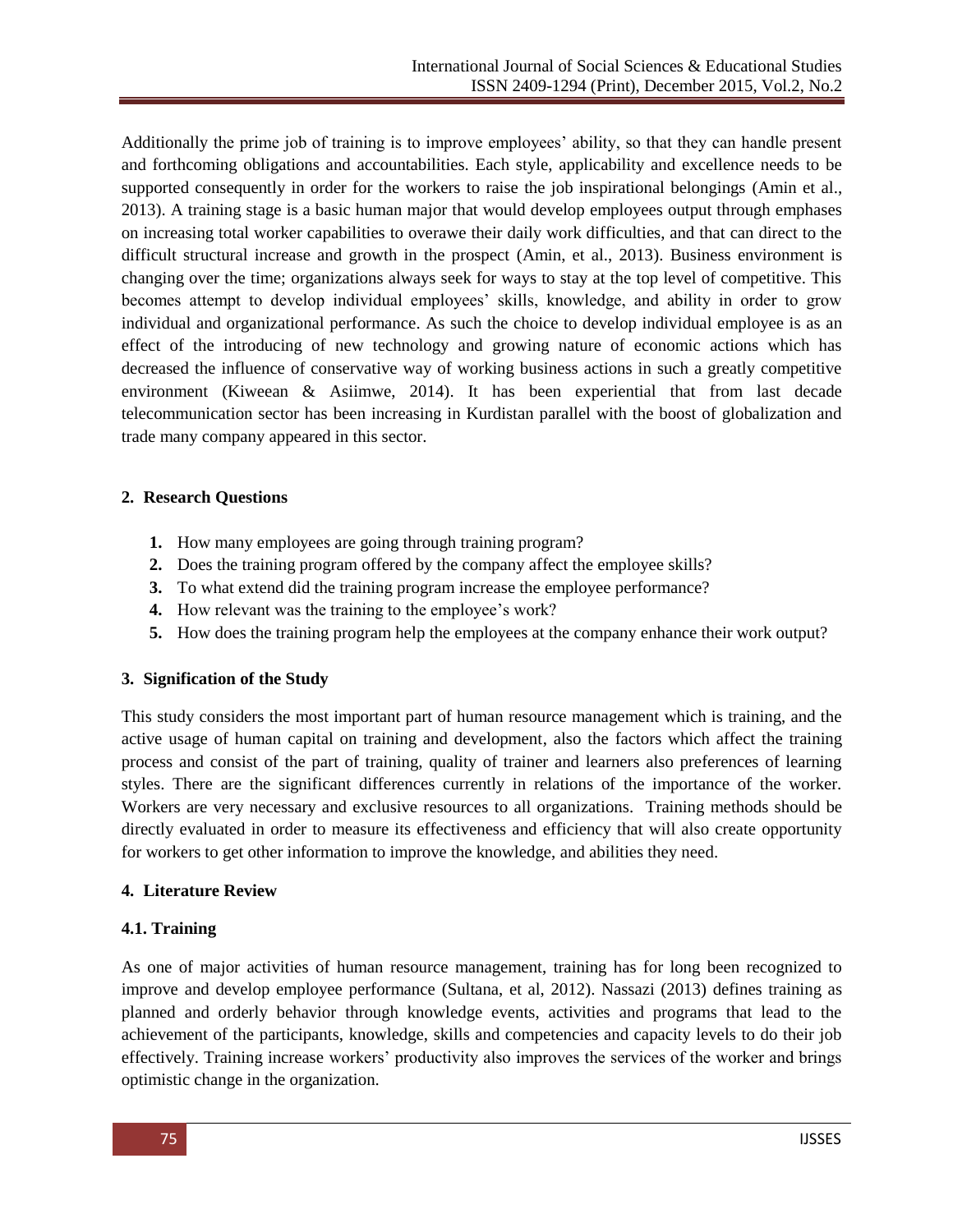Additionally training plans not only develops workers also aid an organization to make best use of its resource for the benefit of humanity to gain a competitive advantage. Therefore, it looks obligatory by the firm to plan for such training programs for its employee to improve their abilities and competencies needed in the workplace (Elnaga & Imran, 2013). Trainings at the exertion are mostly duty or work adjusted. Foundations which organize training must be capable of accomplishing complicated job performance (Amin, et al, 2013). For improving the organization it's required that a highly skillful and knowledgeable employee is very necessary for organization (Shaheen, et al., 2013). On the other hand, Organizational learning refers to the efficient procedure to process, understand and respond to both internal and external information of a mainly explicit nature (Tahir, et al., 2014).Training is a learning method that involves achieving the knowledge, skills, rules, idea, or change attitudes and behaviors to improve employee performance. The process that employee gets information and get to know how they will be able to perform the organization are named training (Ameeq & Hanif, 2013).

Any learning activity which is directed the acquisition of knowledge and skills defined for the purpose of occupation or job. Training is the focus of the work or task; gaining or learning from specific terms of reference (Eric, 2012). Training will equipped the employees with necessary tools to acquire sophisticated abilities for performing capable assistances such as the workers struggle to raise better characters with better benefit.

Training not simply develops employee capabilities but the ability to hone thinking and creativity in order to make the best choice at the right time and in new productive way (Elnaga & Imran, 2013). Training is a variety of action which is planned, systematic and it consequences in improved level of skill, knowledge and capability that are needed to perform work effectively (Sultana, et al., 2012). Training is the work of a growth in knowledge and skills of the employee to perform the function of practice. The key result of training is learning. A trainee learns new behavior, refined skills and useful knowledge through the training that will help him get best performance (Amin, et al., 2013).

# **4.2 Employee Performance**

Performance refers to as the results or effect of individual activities within a certain period of time. Employee performance management is necessary for achieve the goals that have the organization itself. Evaluating employee productivity and efficiency is a key measure to him in the general plan of the organization. The same speed production wise is important and that cannot be complete if the employee's possible and his skill to perform are not considered. Employees' performance is directly connected to organizational efficiency and its achievement. Improved performance of each employee generates huge outcomes which mostly comprise similarity among employees, the quality of production and commitment in the workplace (Ahmed & Shahzad, 2011).

Employees' performance is basic foundation associated with an organization knowledge staff designed the best of the effectiveness of which can be analyzed during the organization's performance (Shaheen, et al., 2013). Employee is a key factor of the organization. The success of every organization depends on the employee performance. Employee performance eventually impacts the organization performance. High performance organization is the function model for organizations.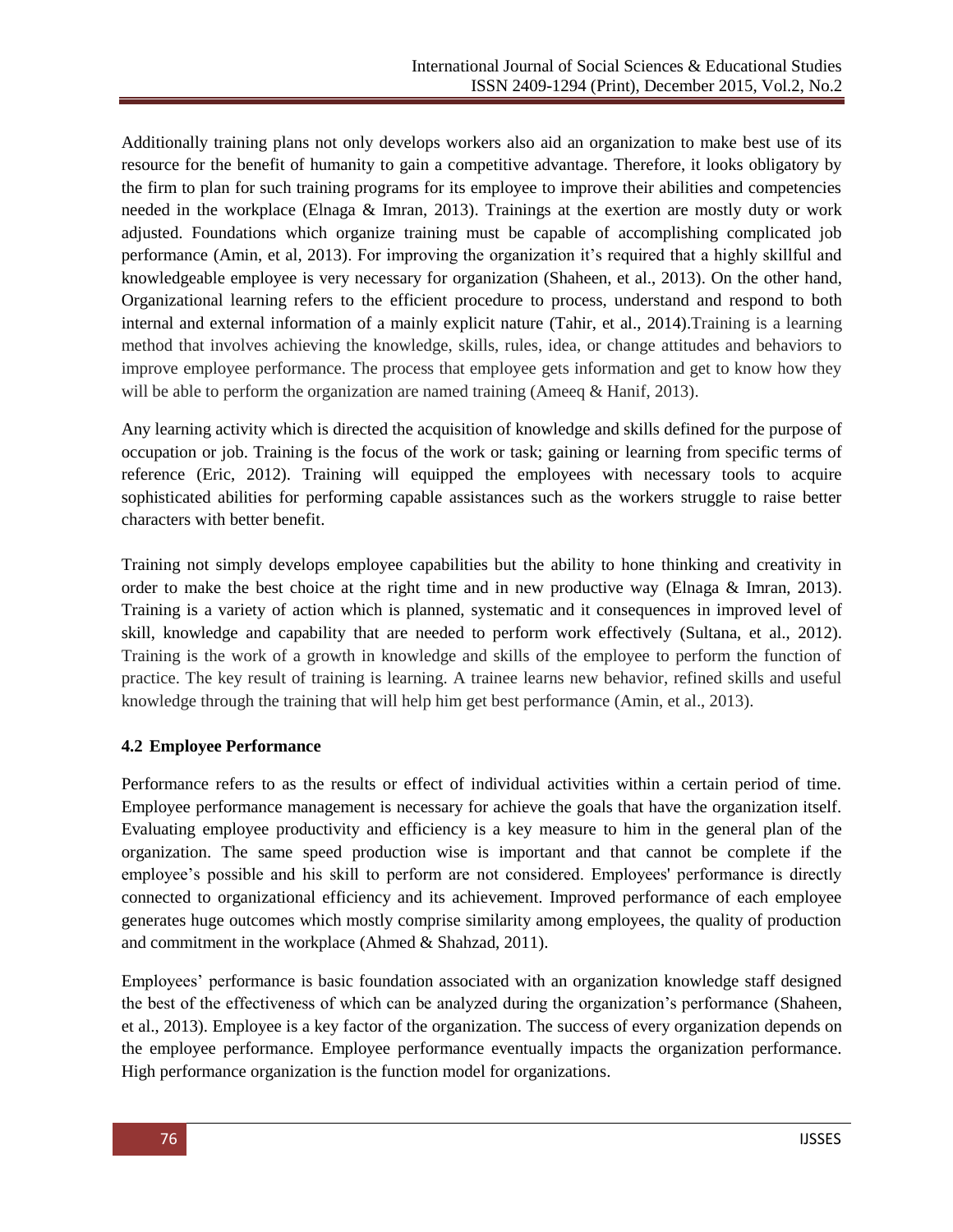Ahmed and Shahzad (2011) state that the performance does not comprise the consequences of an employee's behavior, but only in the same behaviors. Performance is about behavior or what employees do, not on what employees produce or the outcomes of their work. Employee performance depends on three factors; determinants of performance such as technical knowledge, motivation and declarative knowledge.

# **4.3 Training and Employee Performance**

The significant effect of training on employees' performance is to improve the quality and quantity of organization's production and an increase in the profitability of the organization, maintain the organization strength, reduce the cost and expenses, reduce the risk, improving the organization management's and establishment of the organization of general and global entities, also, training must be correlated to the mission and performance objective of the organization (Shaheen, et al, 2013).

In addition, the idea of training from the point of view of the employee is principally to obtain skills and knowledge to do the job and to get promotion and career advancement. Training can be defined as knowledge obtained by independent study, or both; the art of acquisition of knowledge, competencies, skills, attitudes, and thoughts retained and used; or modify of performance through experience (Tahir et al, 2014). In fact, there is positive relationship between training and employee performance. Organizations that are devoted to creating profits for its owners, as long as quality service to its customers and beneficiary, provide training for their employees. The more highly motivated a trainee, the more rapidly and scientifically a new skill or knowledge is obtained (Sultana, et al, 2012).

# **5. Methodology 5.1 Sampling method**

For our research, data was collected from employees in a private company in Erbil city; the method used to select respondents was random sampling, the target sample for this study is 100 employees in a telecommunication company. Totally we conducted 100 questionnaires among the company employees and we have received 93 questionnaires.

# **5.2 Ethical Considerations**

We as researchers have considered and followed all the ethical considerations in undertaking our research and considered all the recommendations for conducting questionnaire. Likewise, we did not force any respondent to fill the questionnaire; the questionnaire was totally optional for every single respondent.

# **5.3 Data Collection**

Our research is based on a review of academic research paper, journal articles, survey, books and some government publication. The primary data has been collected through questionnaires. We have conducted the questionnaires in English language. The questionnaire consisted of three parts;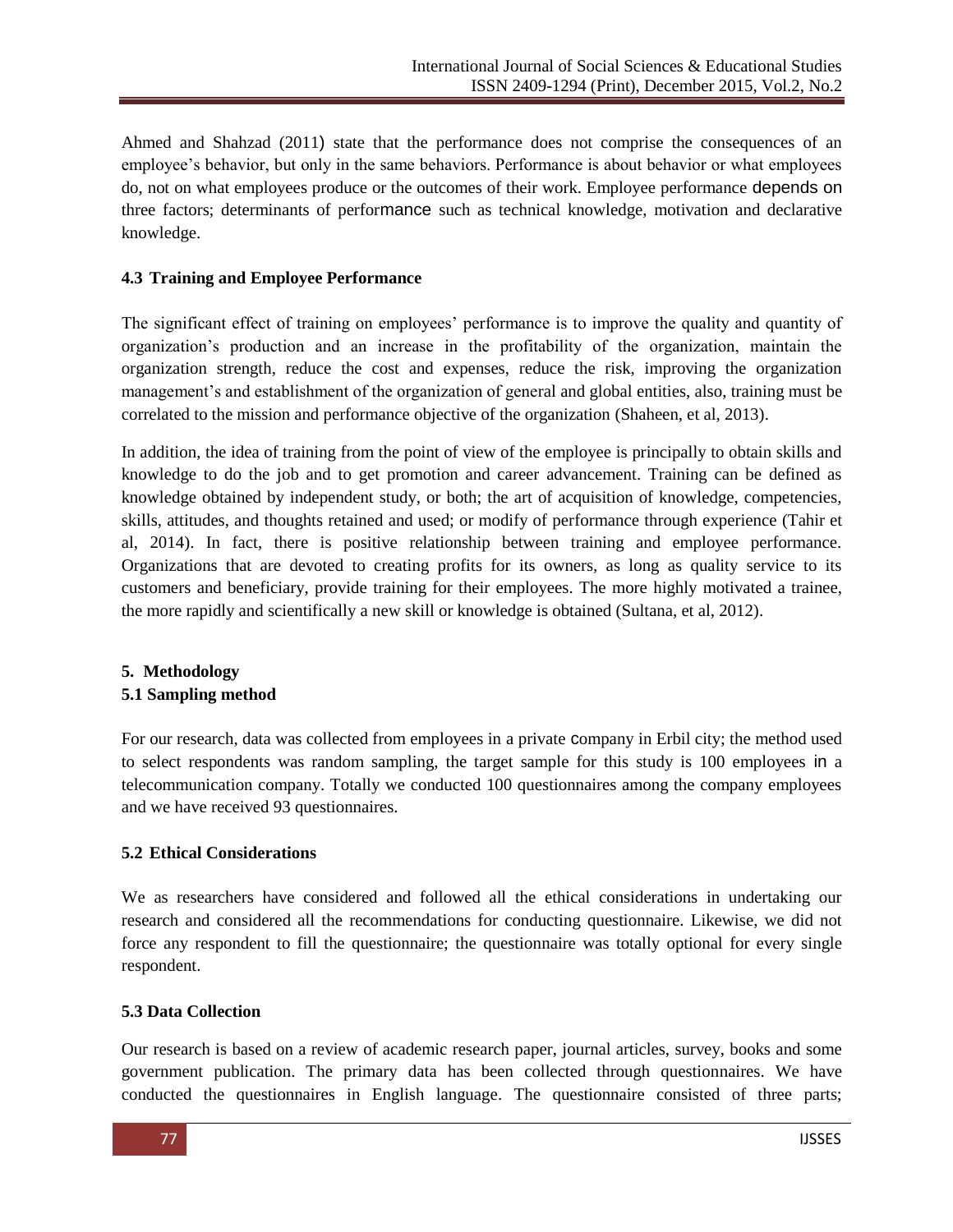demographic, training questionnaire, and employee selection for training. The demographic questions were close ended questions; choices were given to the respondents. The respondents were asked about their age, gender, education, marital status, job experiences and task or position in the first part (demographic). Second part is the training questionnaire consisted of 12 closed-ended items to evaluate (Training and employee performance) using 5 point Likert scales from (strongly agree to strongly disagree) the 12 items have been developed by (Nassazi, 2013) and the third part is to collect information about the selection of the employees to take the training program and the frequencies of taking the training program.

# **5.4 Limitation of the Study**

Our research and results can possibly generalized in telecommunication sector, more specifically in private telecommunication companies in Kurdistan region but it cannot be generalized in all other telecommunication sector, because we have taken one company of Telecommunication as a case for our research. Likewise, another limitation of the study is, there is not much information and published articles about training and employee performance in telecommunication sector specifically conducted in this region.

# **6. Results and Discussions**

For the research, 100 questionnaires have been distributed among the employees in the company and we have received 93 of them. The following tables are taken by analyzing the data in SPSS Version 20 through using descriptive and frequencies analyses and reliability test.

| <b>Item</b>    | <b>Measures</b>      | <b>Frequency</b> | Percentage |
|----------------|----------------------|------------------|------------|
| Age            | 18-25                | 26               | 26.0       |
|                | 26-35                | 52               | 52.0       |
|                | 36-45                | 14               | 14.0       |
|                | 46-55                | 6                | 6.0        |
|                | 56-59                | $\overline{2}$   | 2.0        |
| Gender         | Male                 | 44               | 44.0       |
|                | Female               | 56               | 56.0       |
| Education      | High school graduate | 8                | 8.0        |
|                | Bachelor degree      | 71               | 71.0       |
|                | Master degree        | 20               | 20.0       |
|                | PHD                  | 1                | 1.0        |
| Marital status | Single               | 38               | 38.0       |
|                | Married              | 62               | 62.0       |
| Job experience | $1-10$ (Years)       | 62               | 62.0       |
|                | 11-20 (Years)        | 33               | 33.0       |
|                | 21-30 (Years)        | $\overline{4}$   | 4.0        |
|                | 31-40 (Years)        | 1                | 1.0        |

Table 1 – Demographic analysis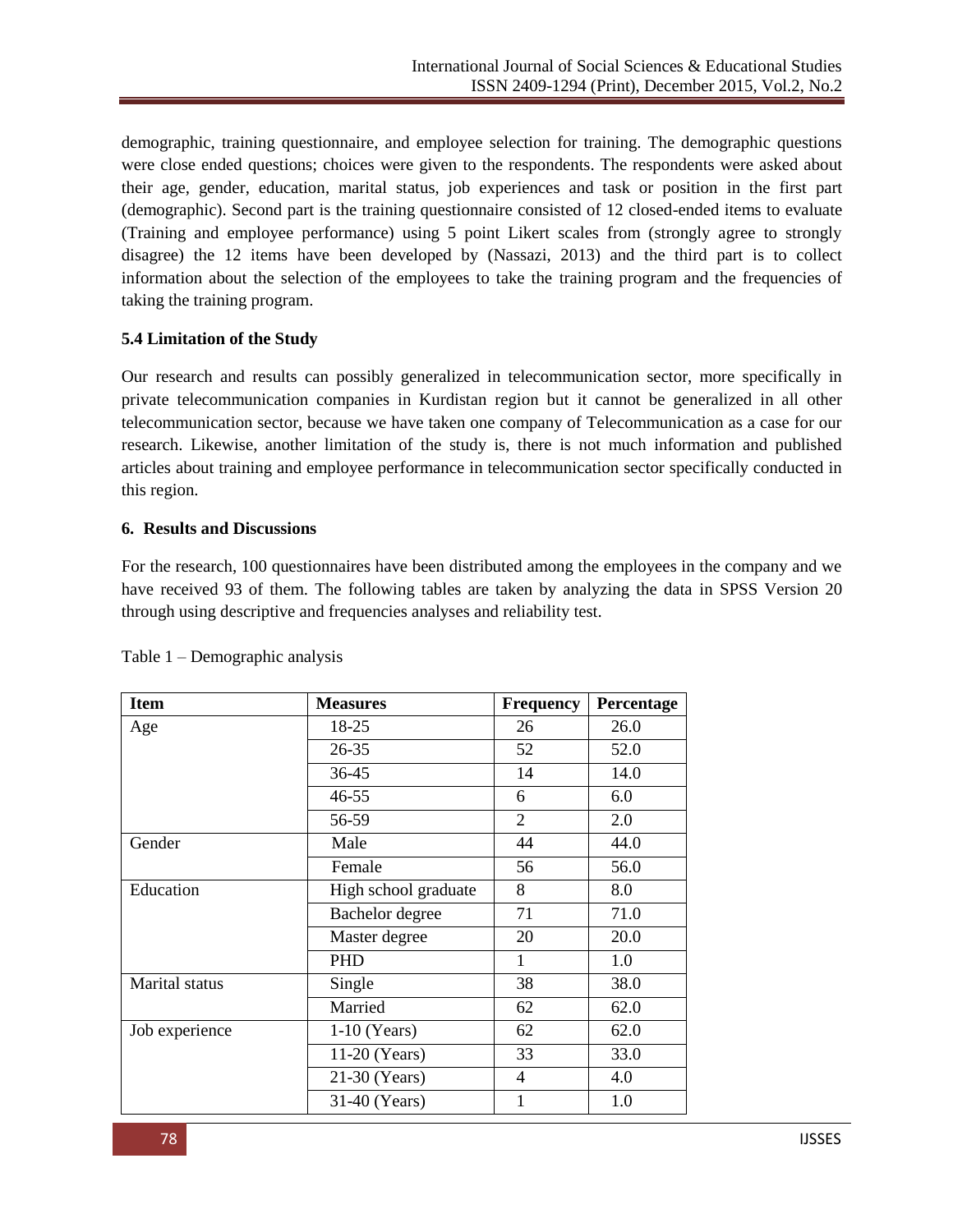| Task or position | secretary            | 4.0         |
|------------------|----------------------|-------------|
|                  | employee             | 51.0        |
|                  | manager              | 23.0        |
|                  | call center employee | 2.0         |
|                  | other                | <b>20.0</b> |

# Table 2– Questionnaire Data Analysis

|    | Items                                                                    | Mean | <b>SD</b>      |
|----|--------------------------------------------------------------------------|------|----------------|
| 1. | The methods used during the training had increased my skills.            | 3.96 | 0.8            |
|    |                                                                          |      | $\overline{2}$ |
| 2. | The method of the training program was very good.                        | 3.73 | 0.8            |
|    |                                                                          |      | 09             |
| 3. | The training program was relevant to my work.                            | 3.97 | 0.7            |
|    |                                                                          |      | 86             |
| 4. | The training has helped me to improve my job performance.                | 3.84 | 0.8            |
|    |                                                                          |      | 76             |
| 5. | I would be able to have the same output without the training programs.   | 2.11 | 0.8            |
|    |                                                                          |      | 83             |
| 6. | The training program has helped me to have an orientation about my work. | 3.73 | 0.9            |
|    |                                                                          |      | 68             |
| 7. | What I learnt during the training program enabled me to solve the minor  | 3.52 | 0.9            |
|    | obstacles I face at work.                                                |      | 04             |
| 8. | The training program is aligned with the goals of the company.           | 3.82 | 0.8            |
|    |                                                                          |      | 46             |
| 9. | The training program helped me to adapt to my job and working            | 3.65 | 0.8            |
|    | environment easily.                                                      |      | 55             |
| 10 | The training program helped me to become more productive and efficient.  | 3.55 | 0.8            |
|    |                                                                          |      | 79             |
| 11 | The training enabled me to identify my strengths and weaknesses at work. | 3.68 | 0.8            |
|    |                                                                          |      | 74             |
| 12 | I require further training programs related to my work.                  | 4.26 | 0.8            |
|    |                                                                          |      | 46             |

Table 2 – the item mean's shows a good feedback concerning the success of the program and perception of the employees expressing their improvement in performance, skills, outcomes, problem solving skill, productivity and efficiency, and their ability for identification of their weakness and strengths. In addition, the training program in employee's perception has helped them to have an orientation about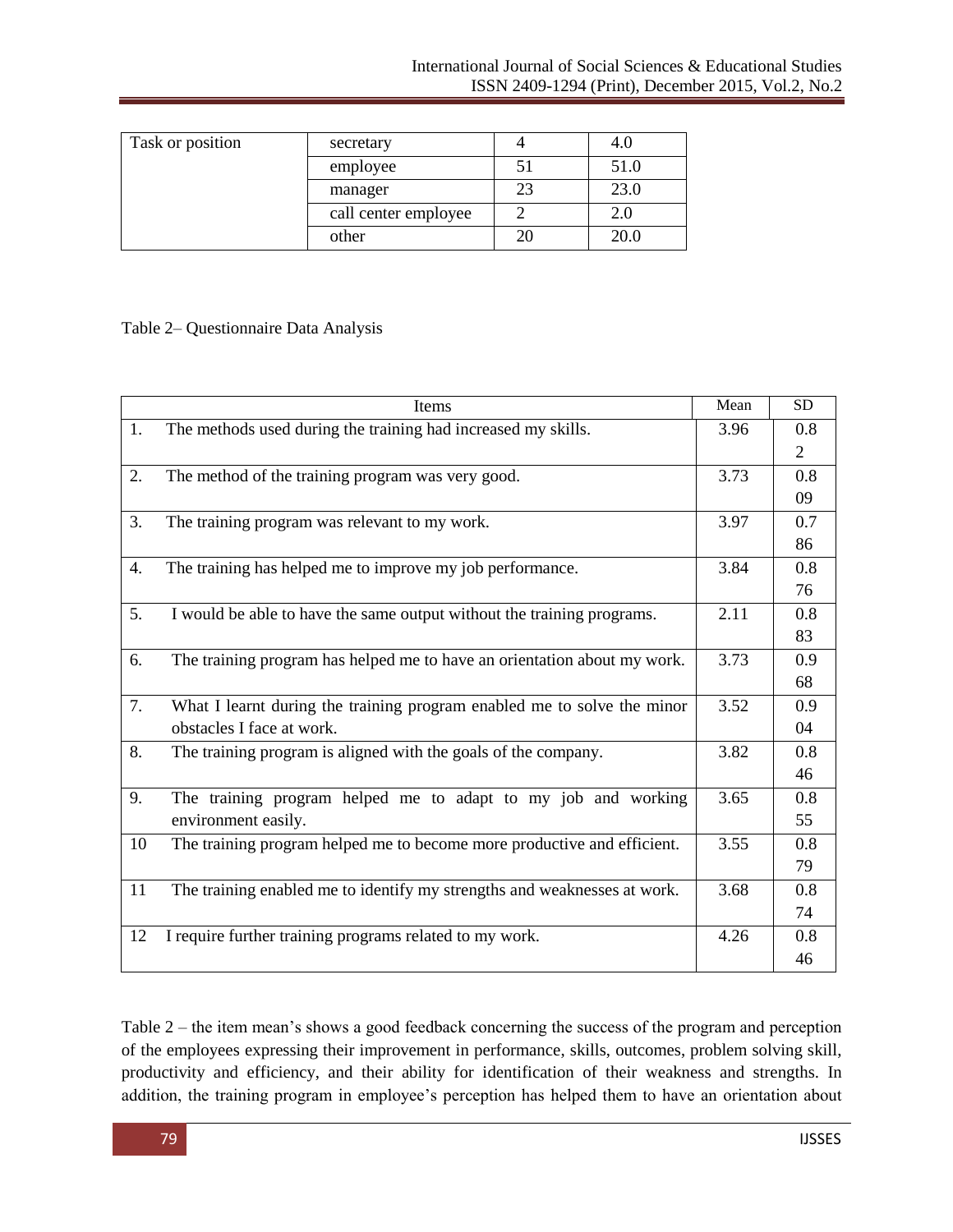their work and what they have learnt at the program was relevant to their operational duties. Item 1, 2, 4, and 12 indicating a good success the company had for offering the training program to increase employee's performance.

Table 3 – Selection of Employees for the Training Program

| Items                               | Measures                     | Frequency | Percentage |
|-------------------------------------|------------------------------|-----------|------------|
| How were you selected for training? | On joining the company       | 22        | 22.0       |
|                                     | Supervisors recommendation   | 40        | 40.0       |
|                                     | Compulsory for all employees | 15        | 15.0       |
|                                     | Up on employee request       | 13        | 13.0       |
|                                     | don't know.                  | 3         | 3.0        |
| How often do you undergo training?  | Quarterly                    | 15        | 15.0       |
|                                     | Every six months             | 22        | 22.0       |
|                                     | Once a year                  | 44        | 44.0       |
|                                     | Once in our career           | 12        | 12.0       |

Table 3, indicates that majority of respondents have taken the training course based on the supervisor's recommendation, but 22 of the respondents have taken the training course as a prerequisite term to join the company.

Table 4 – Reliability Test

| Cronbach's<br><b>Alpha</b> | N of Items |  |
|----------------------------|------------|--|
| .757                       |            |  |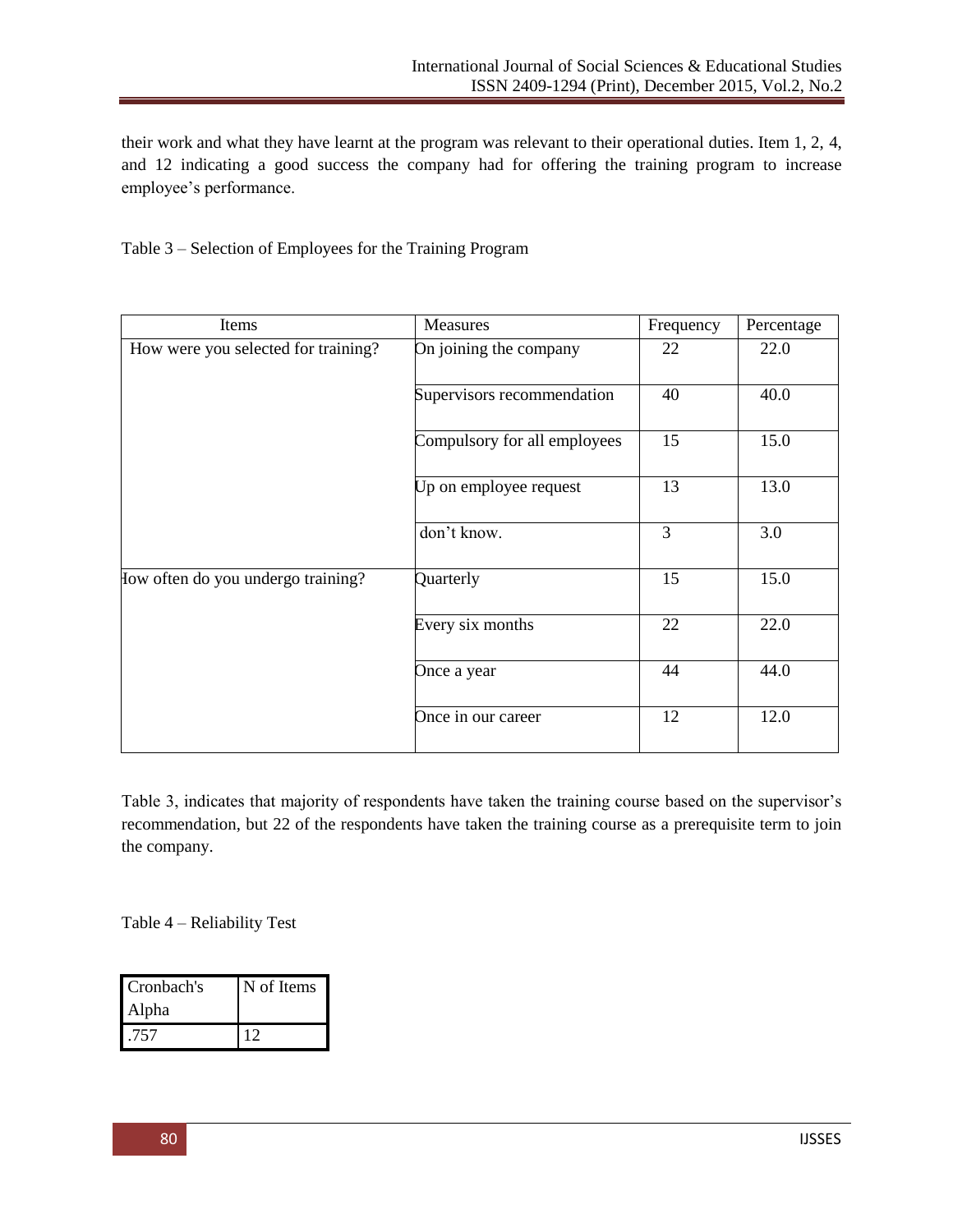The Cronbach's Alpha of the questionnaire is .757 with 12 item, which is greater than .6 indicate that the questionnaire is reliable for this study.

# **7. Conclusion**

The purpose of the research is to analyze the perception of respondents on training offered by the company and employee performance in the telecommunication sector in Erbil city, Kurdistan region. Thus, we have taken a case of a telecommunication company in Erbil to study and apply our research questions. The study aimed to assess the training program offered by the company and the employee performance and skills. Overall, based on the perception of the employees, the findings indicated the success of the training program to improve the employee's abilities to solve work obstacles, productivity, efficiency and specifically their "performance". The results showed that respondents agree with the relevance of the training program with their tasks and duties.

### **References**

- Ahmed, S., & Shahzad, K. (2011). HRM and employee performance: a case of university teachers of azad jammu and kashmir(AJK) in pakistan. *African journal of business management*, 5(13), 5249- 5253.
- Ameeq, A. U., & Hanif, F. (2013). Impact of training on employee's development and performance in hotel industry of lahore, pakistan. *Journal of business studies quarterly*, 4(4), 68-82.
- Amin, A., Saeed, R., Lodhi, R. N., Mizna, Simra., & Iqbal, A. (2013). The impact of employees training on the job performance in education sector of pakistan. *Middle-East journal of scientific research*, 17 (9), 1273-1278.
- Batool, A., & Batool, B. (2012). Effect of employees training on the organizational competitive advantage: Empirical study of private sector of islamabad, pakistan. *Far east journal of psychology and business*, 6(1), 59-72.
- Elnaga, A., & Imran, A. (2013). The effect of training on employee performance. *European journal of business ana management*, 5(4), 137-147.
- Eric, D. O. (2012). The effect of training and development on employee performance at Accra polytechnic. (Unpublished master's thesis). Kwame Nkrumah University of Sciences and Technology.
- Kumasi, Ghana., Iqbal, N., Ahmad, N., & Javaid, K. (2014). Impact of training on employee performance in the context of telecommunication sector of D. G.Khan,(pakistan). *International letters of social and humanistic sciences*, 17, 60-73.
- Kiweean, S. B., & Asiimwe, S. B. (2014). Does training influence employee performance in regulatory organization in uganda?empirical evidence from ucc. *Merit research journals of business and management*, 2(2), 22-29.
- Muma, M., Iravo, A., & Omondi, M. (2014). Effect of training needs assessment on employee commitment in public universities: a case study of jomo kenyatta university of agriculture and technology. *International journal of academic research in business and social sciences*, 4(9), 233- 250.
- Nassazi, A. (2013) Effect of training on employee performance .Evidence from Uganda. (Unpublished master's thesis). Vaasa University of Applied Sciences, Finland.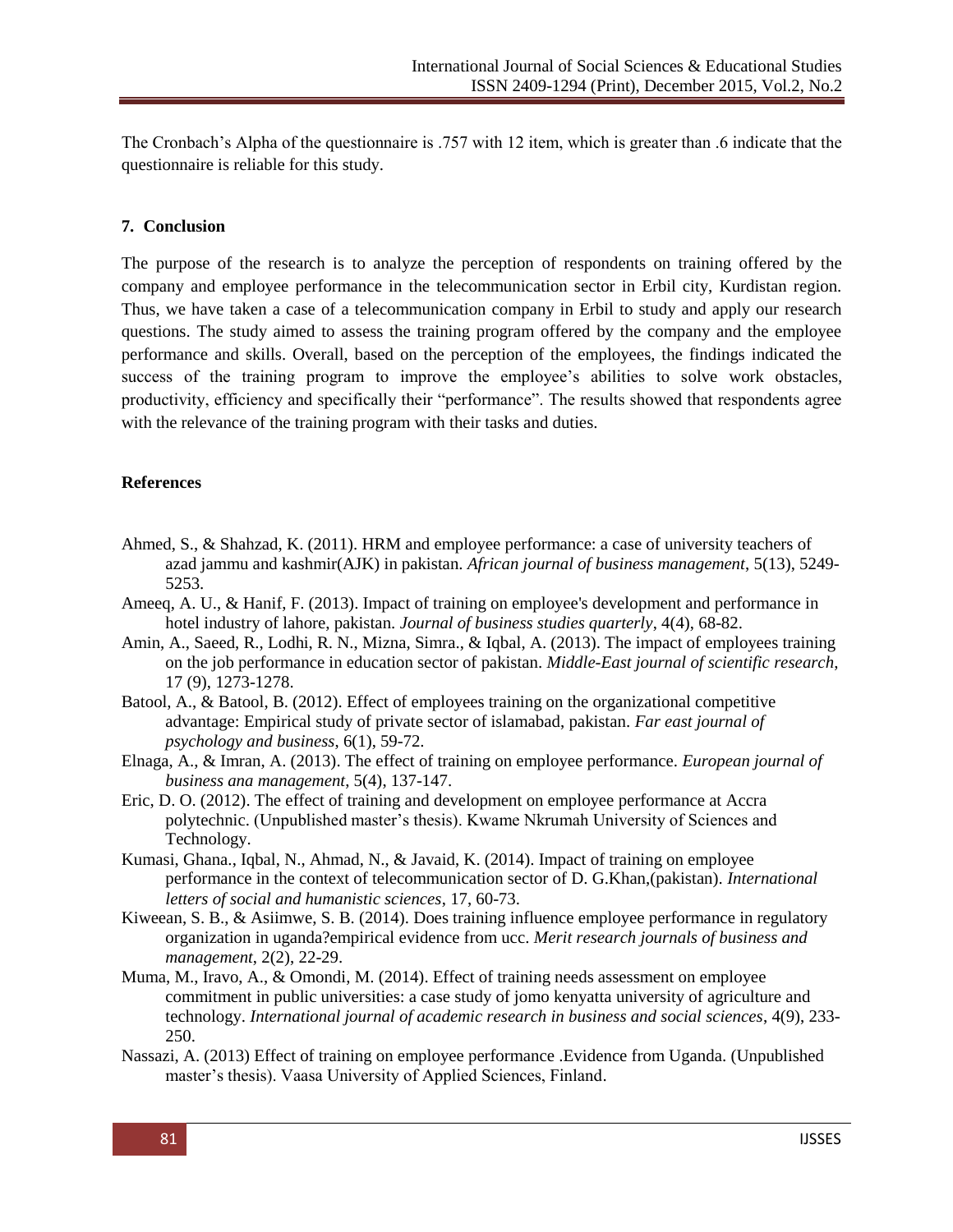- Shaheen, A., Naqvi, S. M., & Khan, M. A. (2013). Employees training and organizational performance: mediation by employees performance. *Interdisciplinary journal of contemporary research in business*, 5(4), 490-503.
- Sultana, A., Irum, S., Ahmed, K., & Mehmood, N. (2012). impact of training on employee performance :a study of telecommunication sector in pakistan. *Interdisciplinary journal of contemporary research in business*, 4(6), 646-661.
- Tahir, N., Yousafzai, I. K., Jan, D., & Hashim, M. (2014). The impact of training and development on employees performance and productivity A case study of united bank limited peshawar city, kak, pakistan. *International journal of academic research in business ans social science*, 4(4), 86-98.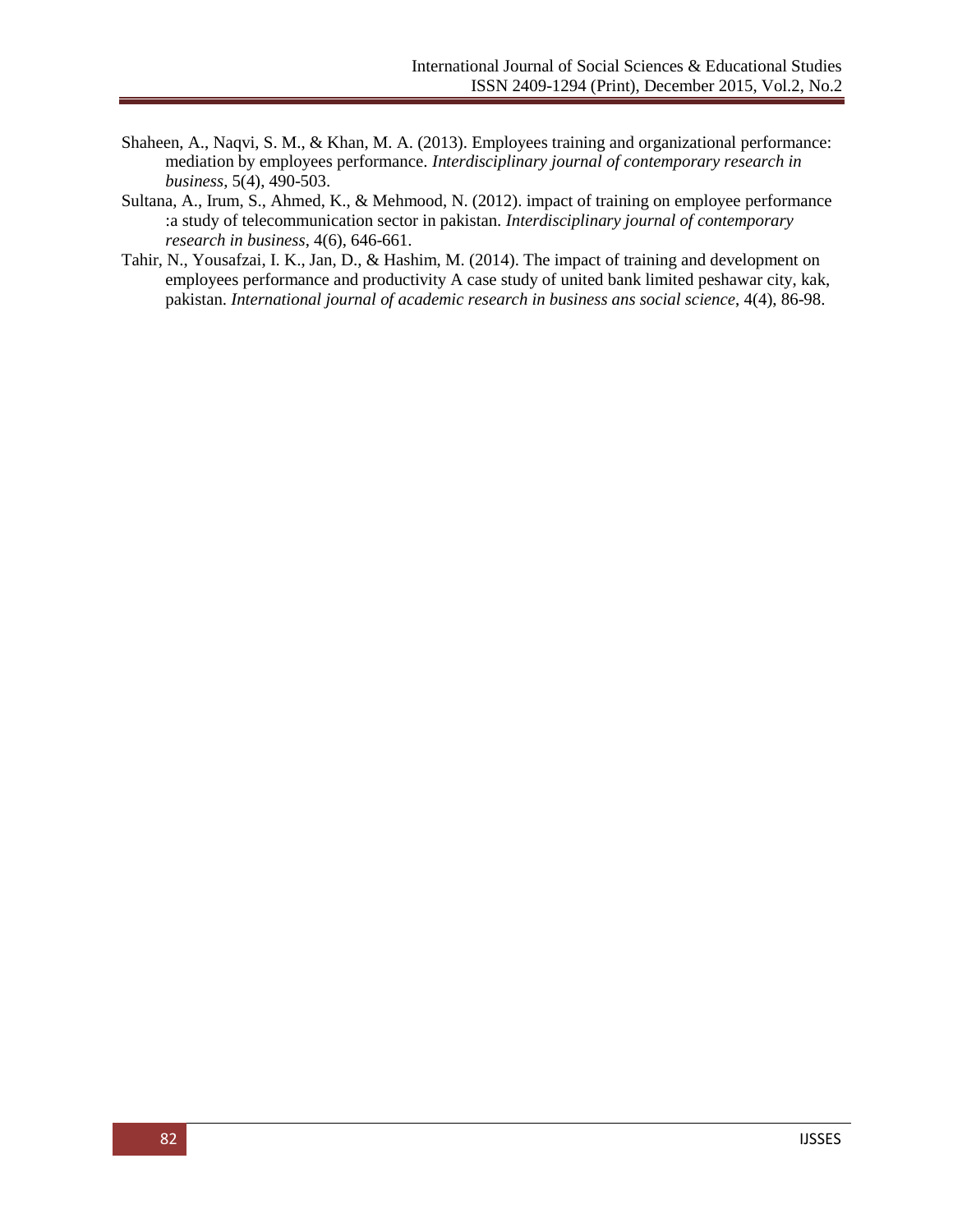#### **Technical Notes for Authors**

#### **Broad topics covered by IJSSES are:**

Child Development

Curriculum Development

Reading Comprehension

Philosophies of Education

Educational Approaches

Primary School Education

Secondary and Higher Education

Adult Education

Educational Theory

Educational Development

Educational Psychology

Sociology of Education

Teaching and Learning

Educational Management

Leadership and Management

Teacher Education

Professional Development of Teachers

Education History

Education Science

Distance Education

Guidance and Counseling

Health Education

Human Rights Education

Innovation and Changing in Education

Life Long Learning

Mathematics Education

Measurement and Evaluation in Education

Science Education

Social Sciences Teaching

Special Education

Motivation

Language Teaching, Linguistics

Language Acquisition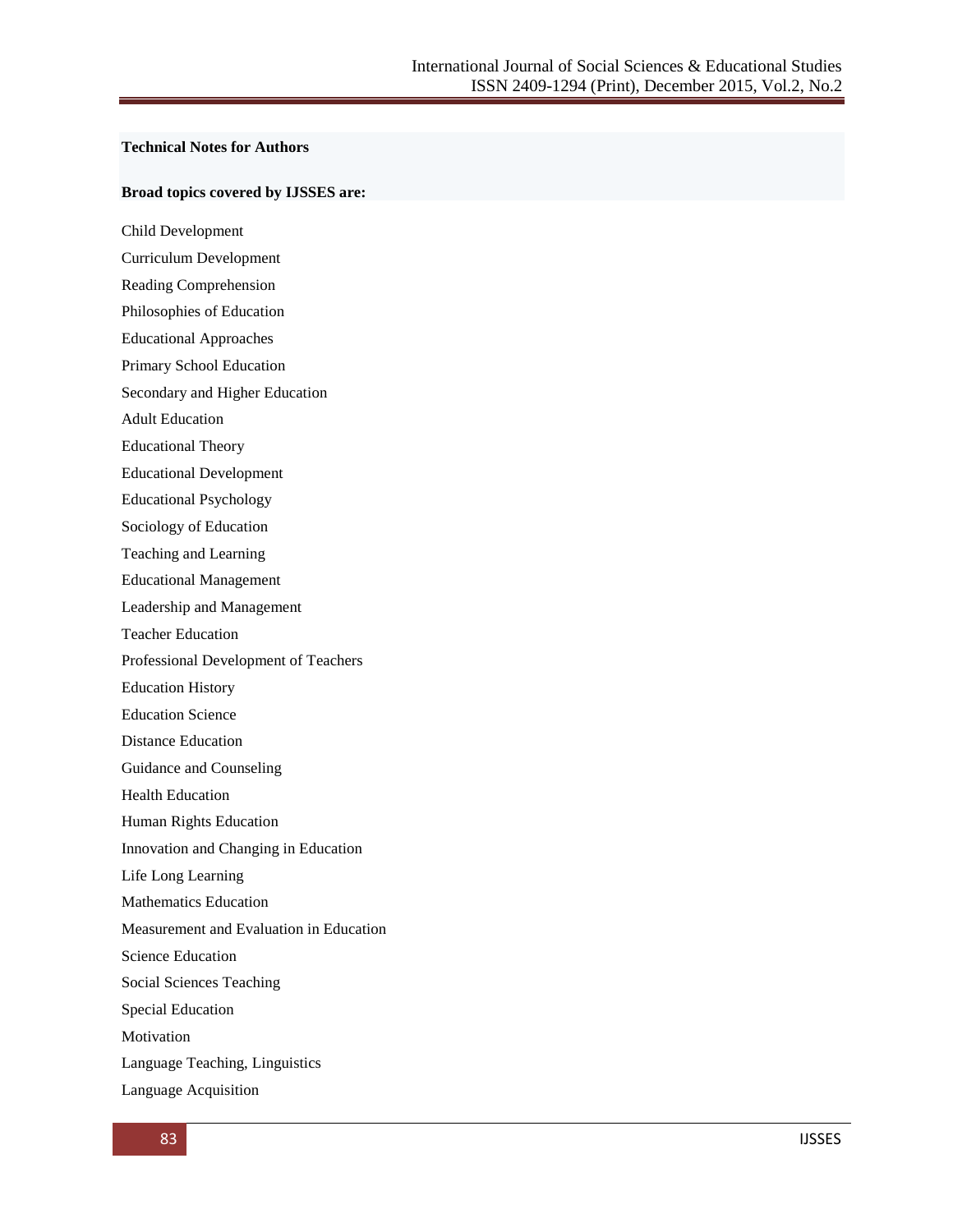### **SUBMISSION PROCEDURES**

Authors should comply with the following guidelines when preparing papers for publication in the journal

- **1) Manuscript Submission:** Kindly submit your manuscript as e-mail attachment via this email: [ijssesjournal@gmail.com.](mailto:ijssesjournal@gmail.com) The manuscript must be submitted in MS-WORD file format.
- **2) Format:** We only accept manuscripts in English language. 3000-8000 words are preferred. The document should be typed in Times New Roman 11 pt font.

#### **3) First Page:**

#### *Title*

Concise and informative. Titles are often used in information-retrieval systems. Avoid abbreviations and formula where possible.

#### *Author's names and affiliations*

Please indicate the given name and family name clearly. Present the authors' affiliation addresses (where the actual work was done) below the names. Indicate all affiliations with a lower-case superscript letter immediately after the author's name and in front of the appropriate address. Provide the full postal address of each affiliation, including the country name, and, if available, the e-mail address, and telephone number of each author. Omit all titles (e.g., Dr., Professor) and degrees (e.g., PhD, PsyD, EdD).

#### *Abstract*

A concise and factual abstract is required (maximum length of 200 words). The abstract should state briefly the purpose of the research, the principal results and major conclusions.

#### *Keywords*

Immediately after the abstract, provide a maximum of 5 keywords, avoiding general and plural terms and multiple concepts (avoid, for example, 'and', 'of').

#### **Headings**

 Top-level headings (Heading 1) are numbered 1, 2, 3, Second-level headings (Heading 2) are numbered 1.1, 1.2, 1.3, Third-level headings (Heading 3) are numbered 1.1.1, 1.1.2, 1.1.3,

#### **4) References:**

References should follow the APA Style  $6<sup>th</sup>$  Edition

The following are examples of a journal article, a book, and a book chapter

#### **Journals**

### *One Author*

Williams, J. H. (2008). Employee engagement: Improving participation in safety. *Professional Safety*, 53(12), 40-45.

### *Two to Seven Authors [List all authors]*

Keller, T. E., Cusick, G. R., & Courtney, M. E. (2007). Approaching the transition to adulthood: Distinctive profiles of adolescents aging out of the child welfare system. *Social Services Review*, 81, 453-484.

### **Books**

### *One Author*

Alexie, S. (1992). *The business of fancydancing: Stories and poems*. Brooklyn, NY: Hang Loose Press.

### **Chapter in a Book**

Booth-LaForce, C., & Kerns, K. A. (2009). Child-parent attachment relationships, peer relationships, and peergroup functioning. In K. H. Rubin, W. M. Bukowski, & B. Laursen (Eds.), *Handbook of peer interactions, relationships, and groups* (pp. 490-507). New York, NY: Guilford Press.